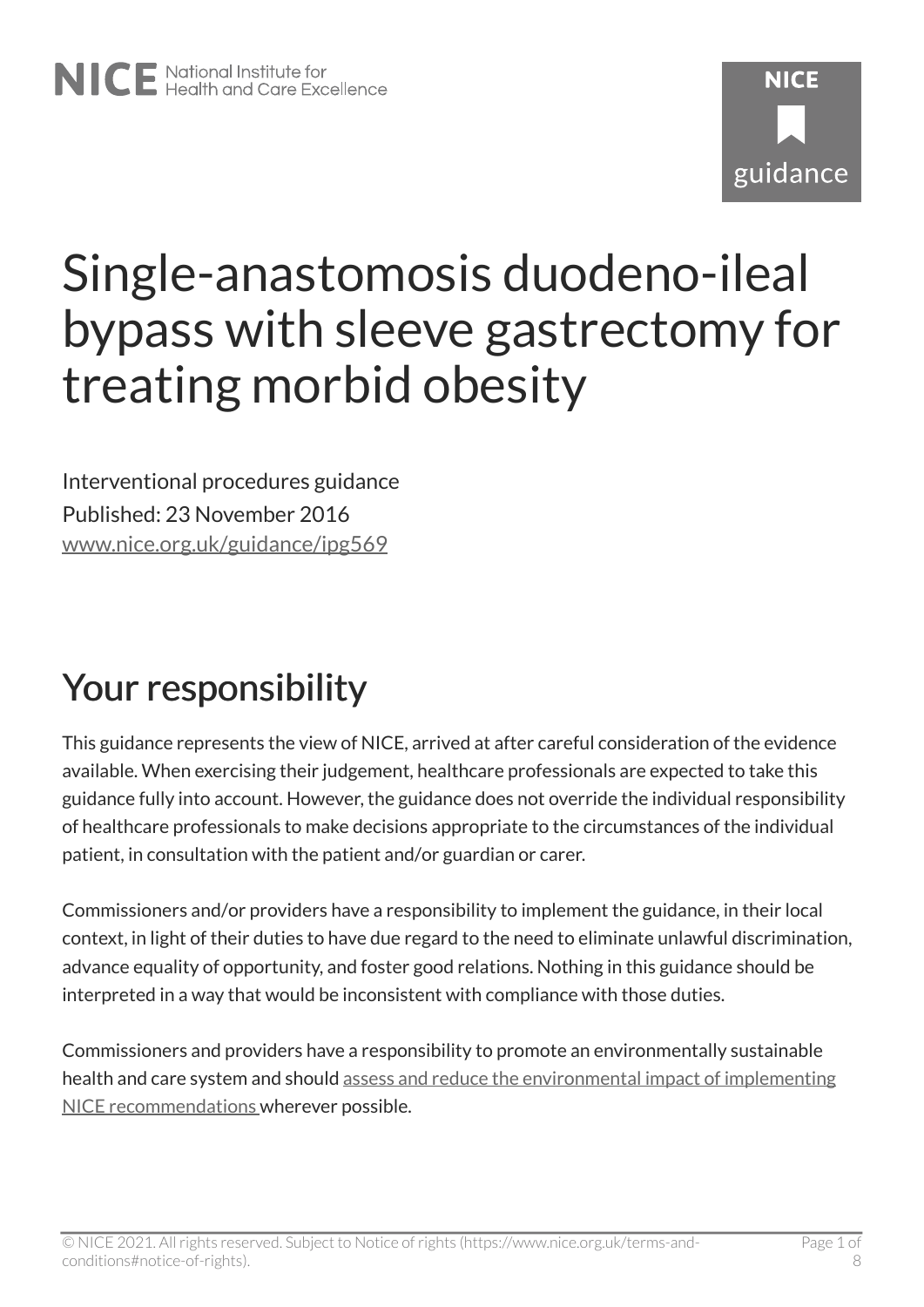#### 1 Recommendations

- 1.1 Current evidence on the safety of single-anastomosis duodeno-ileal bypass with sleeve gastrectomy (SADI-S) for treating morbid obesity shows that there are well-recognised complications. Evidence on efficacy is limited in both quality and quantity. Therefore, this procedure should only be used with special arrangements for clinical governance, consent and audit or research. Find out [what special arrangements mean on the NICE interventional procedures](https://www.nice.org.uk/about/what-we-do/our-programmes/nice-guidance/interventional-procedures-guidance/recommendations) [guidance page.](https://www.nice.org.uk/about/what-we-do/our-programmes/nice-guidance/interventional-procedures-guidance/recommendations)
- 1.2 Clinicians wishing to do SADI-S for treating morbid obesity should:
	- Inform the clinical governance leads in their NHS trusts.
	- Ensure that patients understand the uncertainty about the procedure's safety and efficacy and provide them with clear written information. In addition, the use of [NICE's](https://www.nice.org.uk/guidance/ipg569/ifp/chapter/What-has-NICE-said)  [information for the public](https://www.nice.org.uk/guidance/ipg569/ifp/chapter/What-has-NICE-said) is recommended.
- 1.3 Clinicians should review local clinical outcomes and enter details about all patients having SADI-S for treating morbid obesity onto the [National Bariatric](http://nbsr2.e-dendrite.com/)  [Surgery Registry.](http://nbsr2.e-dendrite.com/)
- 1.4 Patient selection should be done by a multidisciplinary team experienced in managing morbid obesity.
- 1.5 Treatment should be done by surgeons with specific training in the procedure, in centres with expertise in the treatment of morbid obesity.
- 1.6 NICE encourages further research into SADI-S for treating morbid obesity, particularly research examining long-term outcomes. NICE may update the guidance on publication of further evidence.

### 2 Indications and current treatments

2.1 Morbid obesity is defined as a body mass index of 40 kg/m $^2$  or more, or of 35 to 40 kg/m<sup>2</sup> with significant medical problems related to body weight. Comorbidities include type 2 diabetes, coronary heart disease and hypertension. Weight loss reduces the comorbidities and improves long-term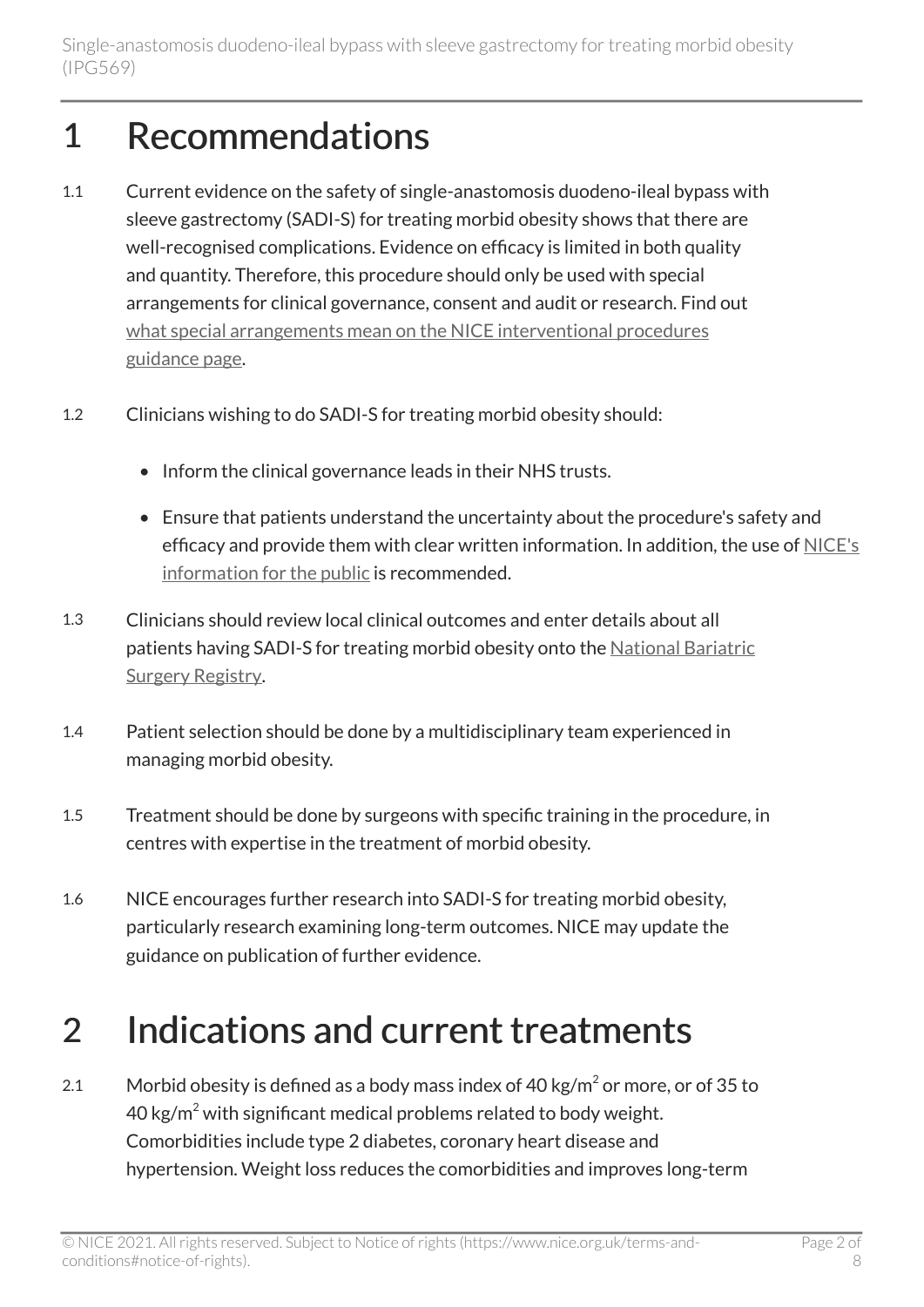survival.

- 2.2 Morbid obesity is managed by lifestyle changes including exercise and diet and medication. Bariatric surgery is a treatment option in selected patients if they have not lost enough weight using non-surgical measures.
- 2.3 Surgical procedures aim to help patients lose weight by restricting the size of the stomach (for example, gastric banding or sleeve gastrectomy), or by decreasing the patient's capacity to absorb food (for example, Roux-en-Y gastric bypass or biliopancreatic diversion).

#### 3 The procedure

- 3.1 Single-anastomosis duodeno-ileal bypass with sleeve gastrectomy (SADI-S) for treating morbid obesity is usually done laparoscopically with the patient under general anaesthesia.
- 3.2 Initially, the stomach is reduced in size by a sleeve gastrectomy, which involves devascularising and excising the greater curve. This leaves a tube of stomach passing from the oesophagus to the pylorus and duodenum. The duodenum is then mobilised and divided at the level of the gastroduodenal artery using a linear stapler. This leaves a short stump of duodenum attached to the pylorus. The distal end of the duodenum is closed off permanently. A loop of small bowel, usually 200 to 300 cm from the ileocaecal valve, is anastomosed to the remnant of duodenum arising from the pylorus to restore the continuity of the gut. This anastomosis is usually sutured in 2 layers, but may be stapled. In patients at high risk because of extreme obesity, the procedure may be done in 2 stages, first sleeve gastrectomy, and then duodenal transection and duodeno-ileal anastomosis in a subsequent procedure once the patient's risks from surgery are reduced by weight loss induced by sleeve gastrectomy.
- 3.3 After surgery, patients are maintained on a low-calorie diet. Multivitamin, calcium and iron supplements are prescribed as needed to maintain normal blood levels.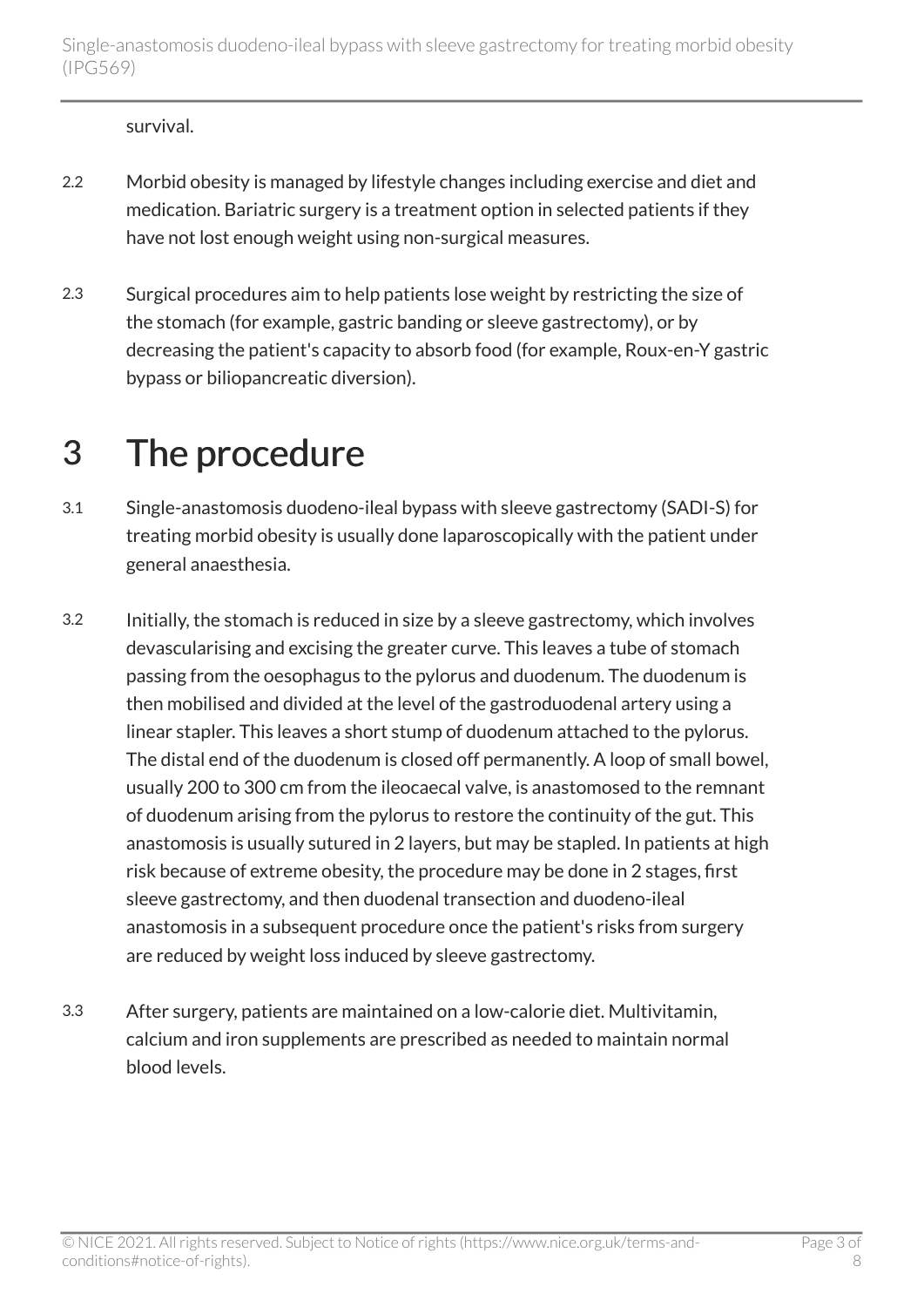Single-anastomosis duodeno-ileal bypass with sleeve gastrectomy for treating morbid obesity (IPG569)

#### 4 Efficacy

This section describes efficacy outcomes from the published literature that the committee considered as part of the evidence about this procedure. For more detailed information on the evidence, see the [interventional procedure overview](https://www.nice.org.uk/guidance/ipg569/documents).

- 4.1 In a case series of 100 patients with morbid obesity or metabolic disease treated with single anastomosis duodeno-ileal bypass with sleeve gastrectomy (SADI-S), the mean excess weight loss (EWL calculated from an ideal body mass index [BMI] of 25 kg/m2) was 95% at 12 months. This was maintained for maximum of 48 months of follow-up, with no significant differences between those who had SADI-S 200 cm from the ileocecal valve and those with SADI-S 250 cm. In a case series of 97 patients with obesity and type 2 diabetes treated with SADI-S, EWL was 92% (74/80) at 2-year follow-up and 98% (425/32) at 5-year follow-up. Six percent (6/97) of patients failed to reach 50% EWL. In a case series of 123 patients with morbid obesity treated with stomach intestinal pylorus sparing (SIPS) procedure, EWL was 72% (64/102) at 1-year follow-up.
- 4.2 In the case series of 97 patients, overall weight loss was 39% at 2-year follow-up and 38% at 5-year follow-up. In the case series of 123 patients, overall weight loss was 39% and patients had an average change in BMI of 19 kg/m2 at 1-year follow-up.
- 4.3 In the case series of 100 patients, the mean glycaemia level decreased from 178.2 mg/dl at baseline to 94.2 mg/dl at 1-year follow-up and to 79.6 mg/dl at 4-year follow-up. The mean glycated haemoglobin (HbA1c) level decreased from 7.9% at baseline to 5.3% at 1-year follow-up and to 5.0% at 4-year followup. In the case series of 97 patients, the mean glycaemia level reduced from 167.6 mg/dl at baseline to 93.0 mg/dl at 1-year follow-up and to 101.6 mg/dl at 5-year follow-up. The mean HbA1c level reduced from 7.6% at baseline to 5.1% at 1-year follow-up and to 5.5% at 5-year follow-up.
- 4.4 In the case series of 97 patients, the overall diabetes remission rate (defined as HbA1c below 6% without antidiabetic medication for more than 1-year) was 77% at 2 years and 52% at 5 years. Remission rates were higher for those having oral therapy (n=14) than for those having insulin therapy (n=40) (97% versus 54% at 2 years; 75% versus 38% at 5 years).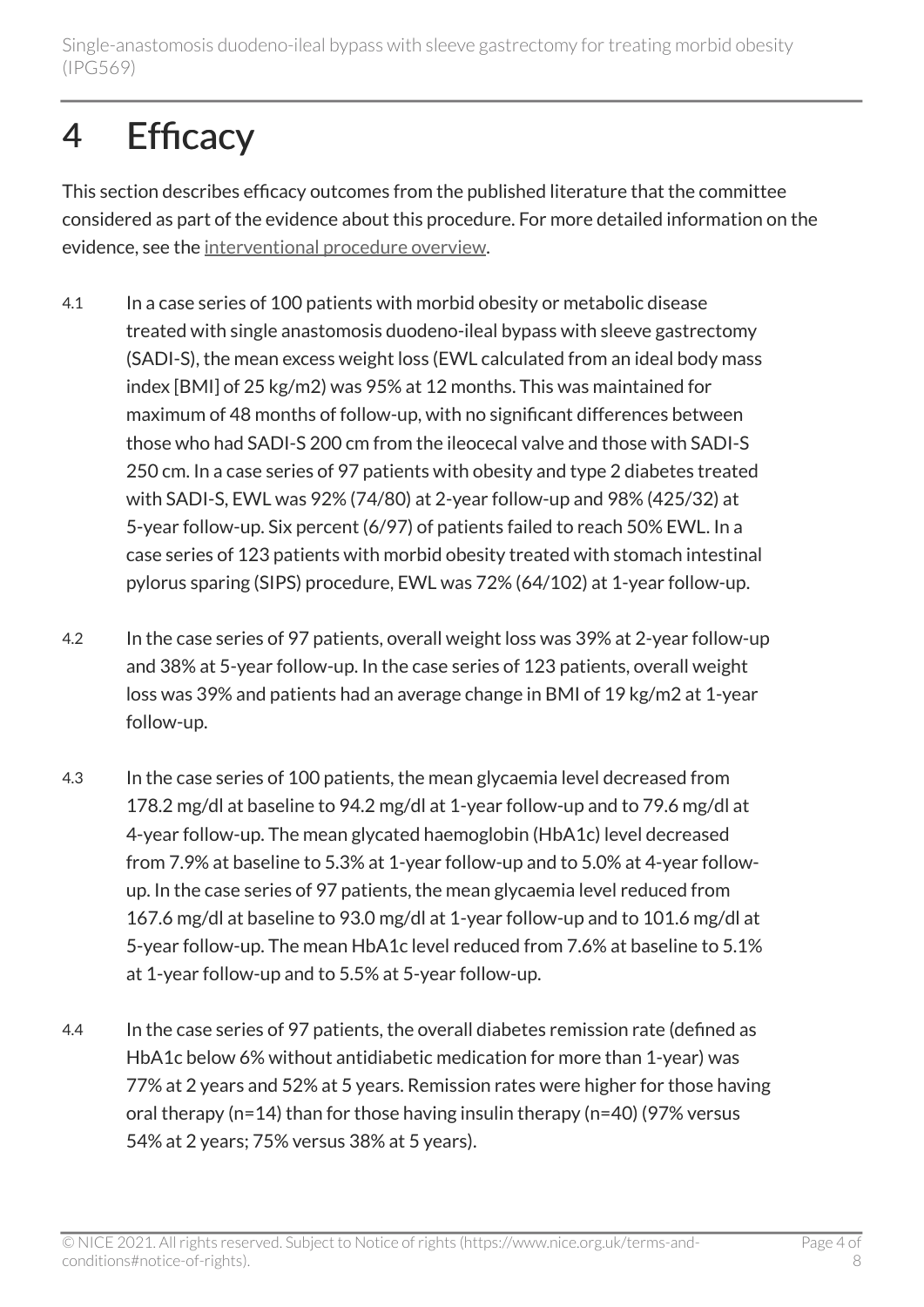- 4.5 In the case series of 97 patients, type 2 diabetes recurred in 8% (4/97) of patients within 5 years (308 patient-years follow-up).
- 4.6 In the case series of 123 patients, mean values for the nutritional data (Vitamin A, B1, B12, D and albumin) were at normal levels at 1-year follow-up.
- 4.7 The specialist advisers listed key efficacy outcomes as weight loss, remission of type 2 diabetes, resolution of obesity-related comorbidities and improvement in quality of life.

#### 5 Safety

This section describes safety outcomes from the published literature that the committee considered as part of the evidence about this procedure. For more detailed information on the evidence, see the [interventional procedure overview](https://www.nice.org.uk/guidance/ipg569/documents).

- 5.1 Mortality due to progressive respiratory insufficiency occurred at 3 months in 1 patient in a case series of 50 patients.
- 5.2 Myocardial infarction occurred at 6 months in 1 patient in the case series of 50 patients.
- 5.3 Gastric haemorrhage occurred in 1 patient in a case series of 100 patients (timing not stated). Patient had endoscopic coagulation but further details were not reported.
- 5.4 Postoperative gastric leaks occurred in 2% (2/100) of patients in the case series of 100 patients. One leak was visible with a barium swallow but uneventful, and the patient was discharged on the thirteenth day. One clinical leak was managed with an abdominal drain, and the patient was discharged after 5 weeks. Duodenal anastomotic leak (treated conservatively) occurred in 1 patient in the case series of 100 patients.
- 5.5 Haemoperitoneum occurred in 1 patient in a case series of 97 patients. Further details were not reported. Abdominal haematoma occurred in 3% (4/123) of patients in the case series of 123 patients. Further details were not reported.
- 5.6 Acute trocar site herniation occurred in 1 patient in the case series of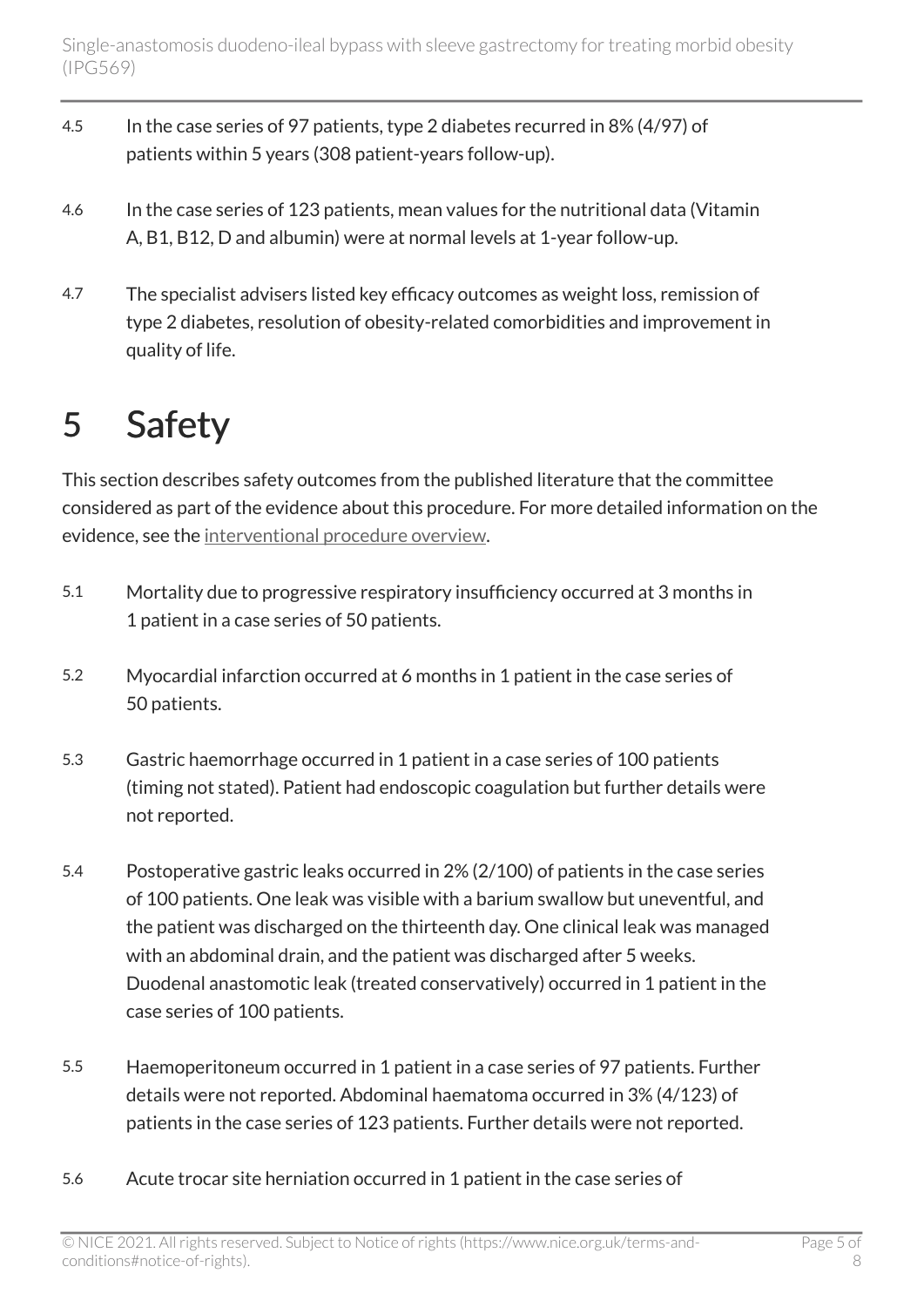100 patients. The patient had another operation and prosthetic/mesh repair. Incarcerated umbilical hernia occurred in 1 patient in the case series of 97 patients. The patient had another operation.

- 5.7 Subphrenic abscess (drained under radiological guidance) occurred in 1 patient in the case series of 50 patients.
- 5.8 Stricture in the gastric sleeve (which led to dysphagia) needing dilatation occurred in 1 patient in the case series of 123 patients.
- 5.9 Reoperation due to early postoperative ulcer was needed in 1 patient in the case series of 123 patients.
- 5.10 Acute cholecystitis occurred within 1 year of the procedure in 4% (2/50) of patients in the case series of 50 patients. One patient had cholecystectomy and another patient was waiting to have surgery at the time of the report.
- 5.11 Clinical hypoalbuminemia occurred in 4% (4/100) patients in the case series of 100 patients. In 1 patient, it was related to severe diarrhoea and treated with metronidazole. In another patient it was due to intra-abdominal infection and the abscess was drained. In 2 other patients, it was due to reduced food intake; the patients were given counselling and their oral intake increased. Because of recurrent hypoproteinaemia, 2 of the patients had revision to the Roux-en-Y duodenal switch with a longer gut. Hypoalbuminemia was detected in 12% of patients, low vitamin A levels in 53% and high parathormone levels in 54% at 3 years follow-up in the case series of 97 patients.
- 5.12 Sporadic vomiting occurred in 1 patient in the case series of 50 patients. Further details were not reported.
- 5.13 Diarrhoea was reported in 2% (2/123) of patients in the case series of 123 patients. Further details were not reported.
- 5.14 Constipation was reported in 2% (2/123) of patients in the case series of 123 patients. Further details were not reported.
- 5.15 In addition to safety outcomes reported in the literature, specialist advisers are asked about anecdotal adverse events (events which they have heard about) and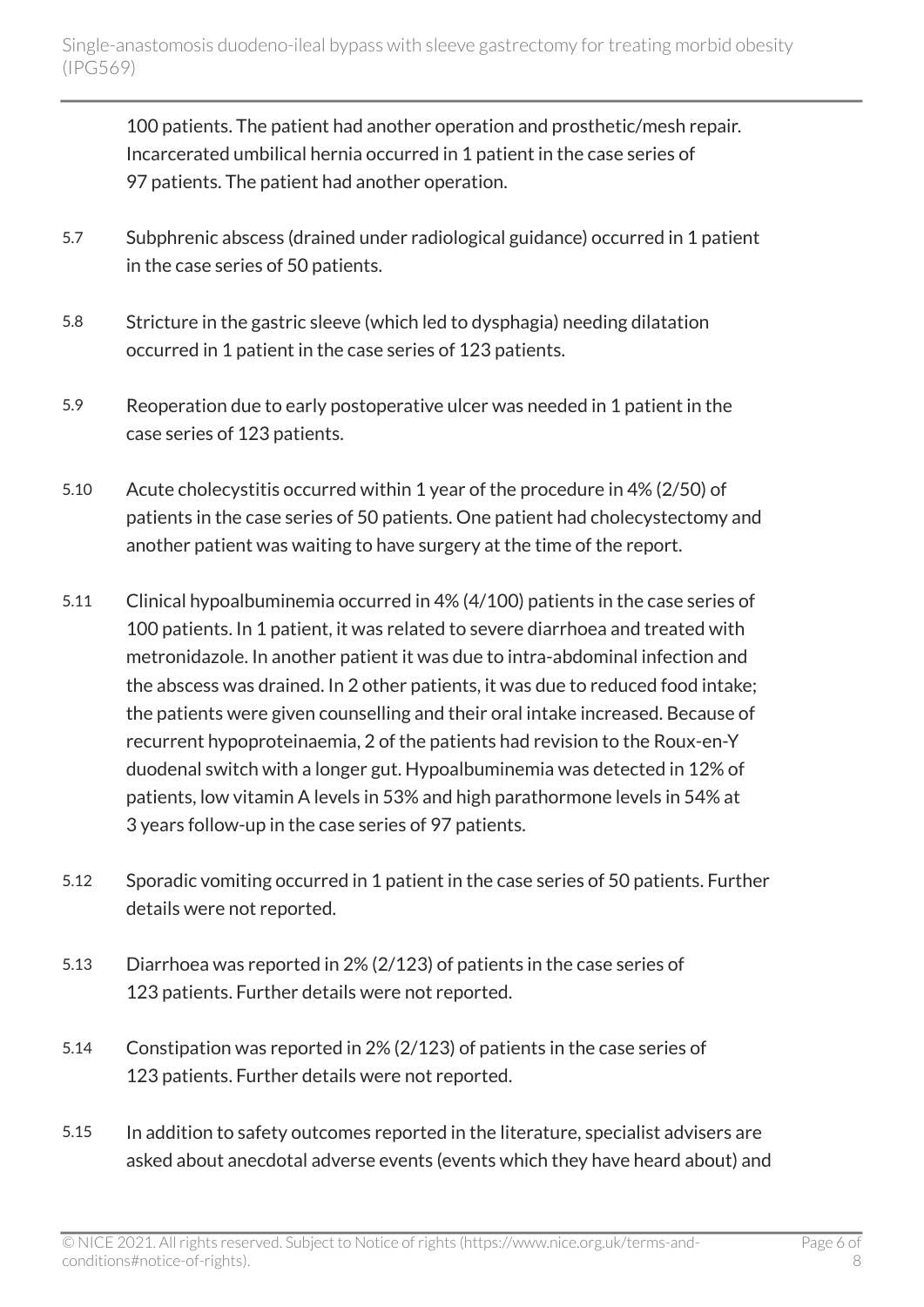about theoretical adverse events (events which they think might possibly occur, even if they have never done so). For this procedure, specialist advisers reported no anecdotal adverse events. They considered that the following were theoretical adverse events: malnutrition, vitamin and mineral deficiencies.

#### 6 Committee comments

- 6.1 The committee noted that there is the potential for serious metabolic complications after this procedure.
- 6.2 The committee noted that there may be a need for revision procedures.
- 6.3 The committee noted that much of the evidence in the overview came from a single centre.

#### 7 Further information

7.1 For related NICE guidance, see the [NICE website](https://www.nice.org.uk/).

#### Information for patients

NICE has produced [information on this procedure for patients and carers](https://www.nice.org.uk/guidance/ipg569/ifp/chapter/What-has-NICE-said). It explains the nature of the procedure and the guidance issued by NICE, and has been written with patient consent in mind.

ISBN: 978-1-4731-2164-5

#### Endorsing organisation

This guidance has been endorsed by [Healthcare Improvement Scotland.](http://www.healthcareimprovementscotland.org/)